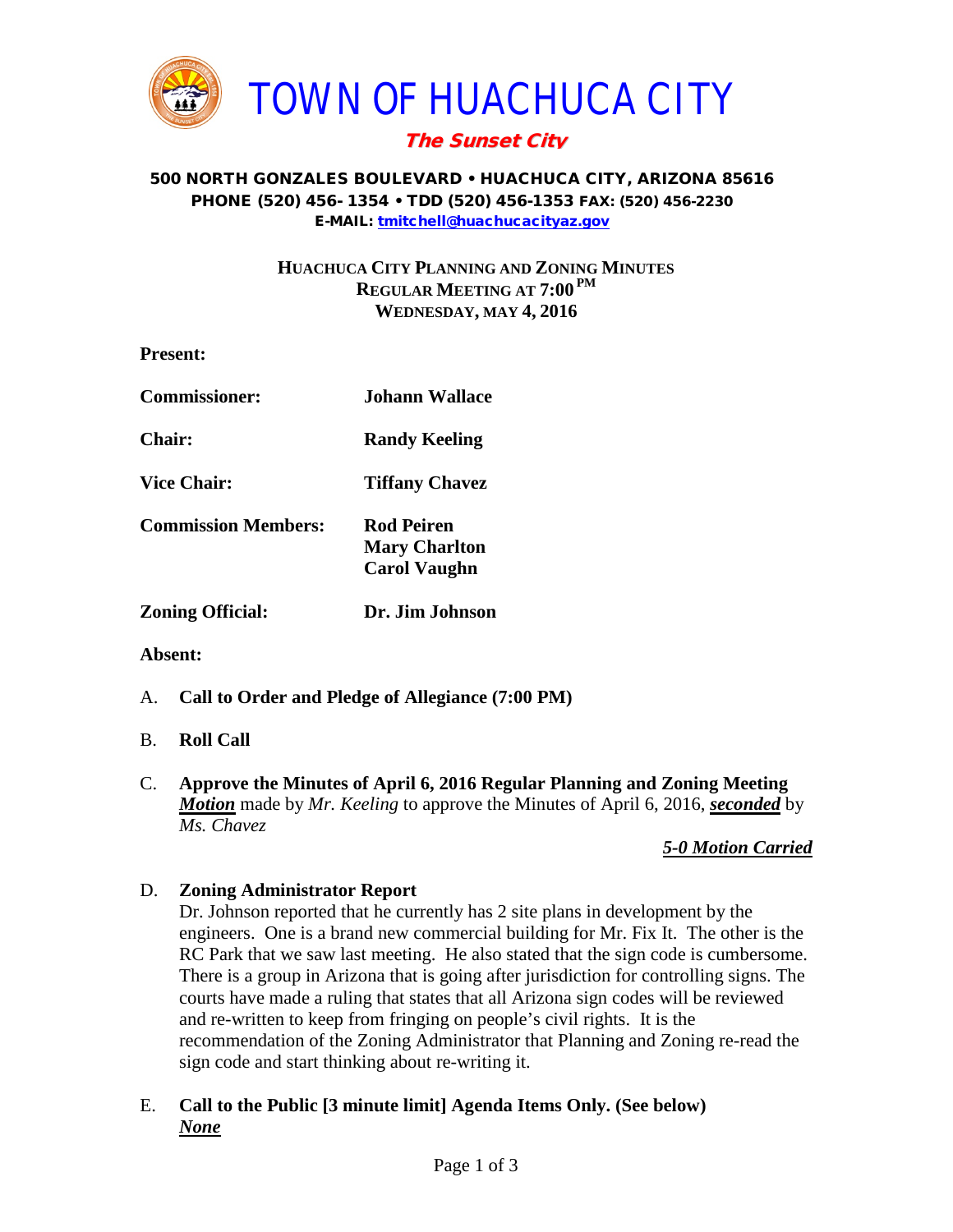#### F. **Unfinished Business**

## **1. Discussion and/or Action [CHAIR]: General Plan Update status**

*Motion* made by *Mr. Keeling* to open for discussion and/or action, *seconded* by *Mr. Pieren*

#### *5-0 Motion Carried*

**a. Zoning Administrator Presentation of the Steps Necessary to Update the Current Plan**

Dr. Johnson stated and Commissioner Wallace spoke about annexation processes. Dr. Johnson spoke about the needs of the Town's departments for working/updated equipment. Dr. Johnson spoke with the previous company, WLB, to redo the General Plan. They are the company that performed the update over 10 years ago.

Mr. Keeling stated that part of the problem is that staff didn't want to, or didn't have the time to do the work to update the plan.

Dr. Johnson stated that it is his recommendation to proceed with WLB. I would need a motion if this is the path the P&Z wants to proceed. *Motion* made by *Mr. Keeling* to entertain the recommendation for WLB to give a quote and/or go for RFP for updates to the General Plan, *seconded* by *Ms. Charlton*

*5-0 Motion Carried*

**b. Review and Discussion of Land Use Goals, Objectives and Recommendations from the Current Plan**

*Motion* made by *Mr. Keeling* to add an additional item after the call to the public for an open forum for P&Z members, *seconded* by *Ms. Chavez*

*5-0 Motion Carried*

- G. **New Business.** *None*
- H. **Call to the Public [3 min. limit] Issues within the auspices of the Huachuca City P & Z Committee.** *None*
- I. **Adjournment (8:00 PM)** *Motion* made by *Mr. Keeling* to adjourn, *seconded* by *Mr. Pieren*

*5-0 Motion Carried*

Approved by Randy Keeling on June 1, 2016

\_\_\_\_\_\_\_\_\_\_\_\_\_\_\_\_\_\_\_\_\_\_\_\_\_\_\_\_\_\_\_\_\_\_\_\_\_\_\_\_\_\_\_\_\_\_\_

Randy Keeling

Attest:

Town Clerk Tammy J. Mitchell, MMC